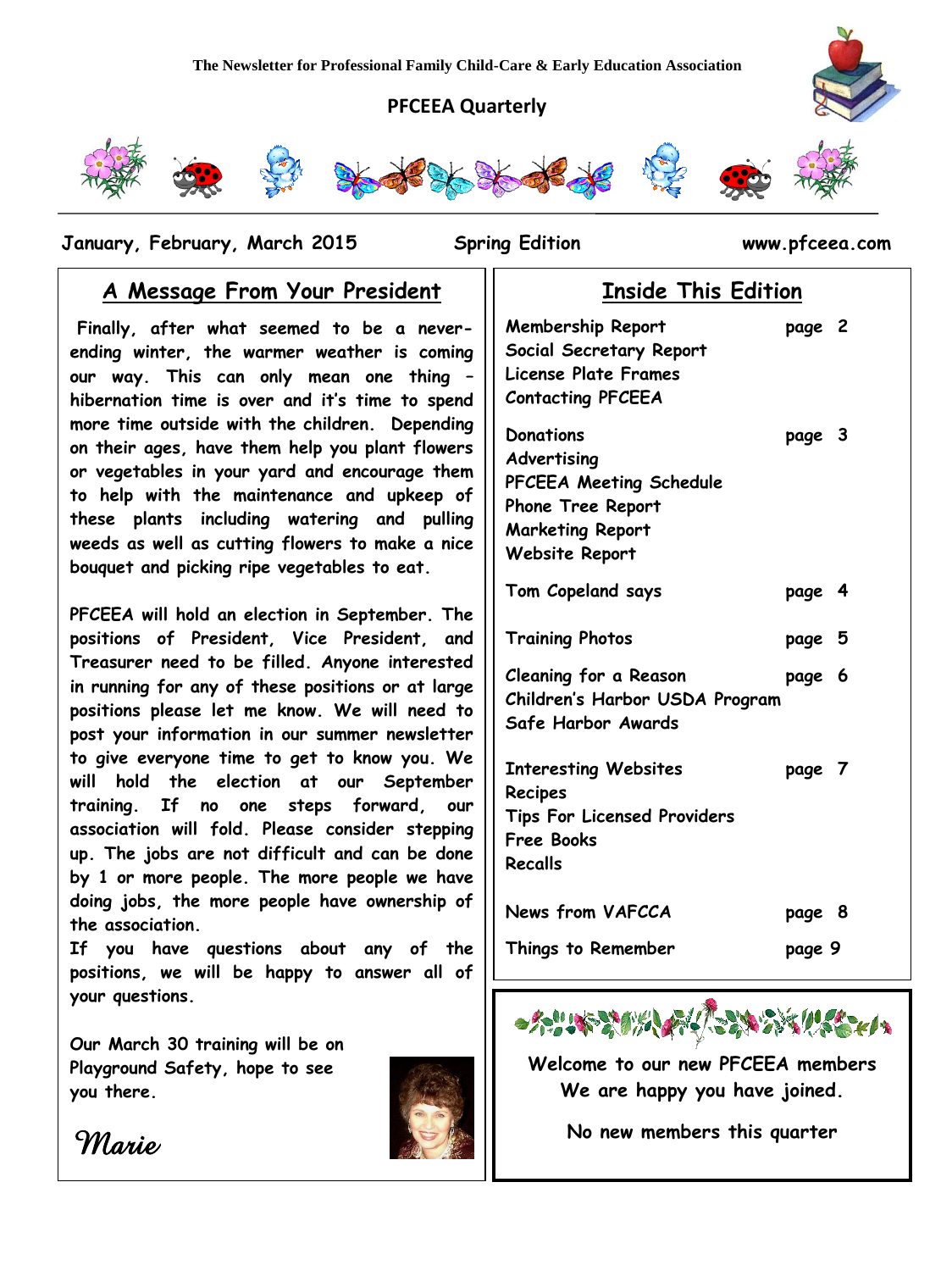### **Membership Report**

**We currently have 58 members in good standing: 10 are in Chesapeake, 12 in Norfolk, 3 in Portsmouth, 1 in Suffolk, & 32 in Virginia Beach. Since the Association started, we have had 396 people become members. Remember to check our website to make sure your information is correct.** 

**If you change your email address, phone number, or move either to another local address or out of the area, please let us know as soon as possible.**

**Submitted by Randee Holmes**



#### **License Plate Frames** www.pfceea.com

If we all place these license plate holders on our cars, more parents will know about our association. Purchase one for \$3, two for \$5.

### **fessional Childcare Provi**

## **Social Secretary**

**If you know of a member who should be sent a get well or sympathy card, contact me and I will send out the card right away.**

**Call Beth at 853-4505**

**Submitted by Beth Kaminski**



## **How to Contact PFCEEA**

**Email: [pfceea@yahoo.com](mailto:pfceea@yahoo.com) Website: [www.pfceea.com](http://www.pfceea.com/) Facebook: Professional Family Child Care & Early Educational Association**

| <b>PFCEEA Executive Board</b>           |                      |          |  |  |
|-----------------------------------------|----------------------|----------|--|--|
| President<br>Marie McFadden<br>482-9470 |                      |          |  |  |
| Vice-President                          |                      |          |  |  |
| <b>Randee Holmes</b>                    | 479-9579             |          |  |  |
| Treasurer                               |                      |          |  |  |
| <b>Wanda DiNardo</b>                    | 486-4582             |          |  |  |
| <b>Corresponding Secretary</b>          |                      |          |  |  |
| Diane McEwen<br>490-2371                |                      |          |  |  |
|                                         |                      |          |  |  |
| <b>Standing Committees</b>              |                      |          |  |  |
| Advertising                             | Jan Coffman          | 499-6474 |  |  |
| Diaper<br>donations                     | Diane McEwen         | 490-2371 |  |  |
| Door Prizes                             | Michelle<br>Freeman  | 483-1970 |  |  |
| <b>Historian</b>                        | Jan Coffman          | 499-6474 |  |  |
| Marketing                               |                      |          |  |  |
| Membership                              | <b>Randee Holmes</b> | 479-9579 |  |  |
| Newsletter                              | Marie<br>McFadden    | 482-9470 |  |  |
| <b>Phone Tree</b>                       | <b>Cindy Sisson</b>  | 421-7901 |  |  |
| Social<br>Secretary                     | <b>Beth Kaminski</b> | 853-4505 |  |  |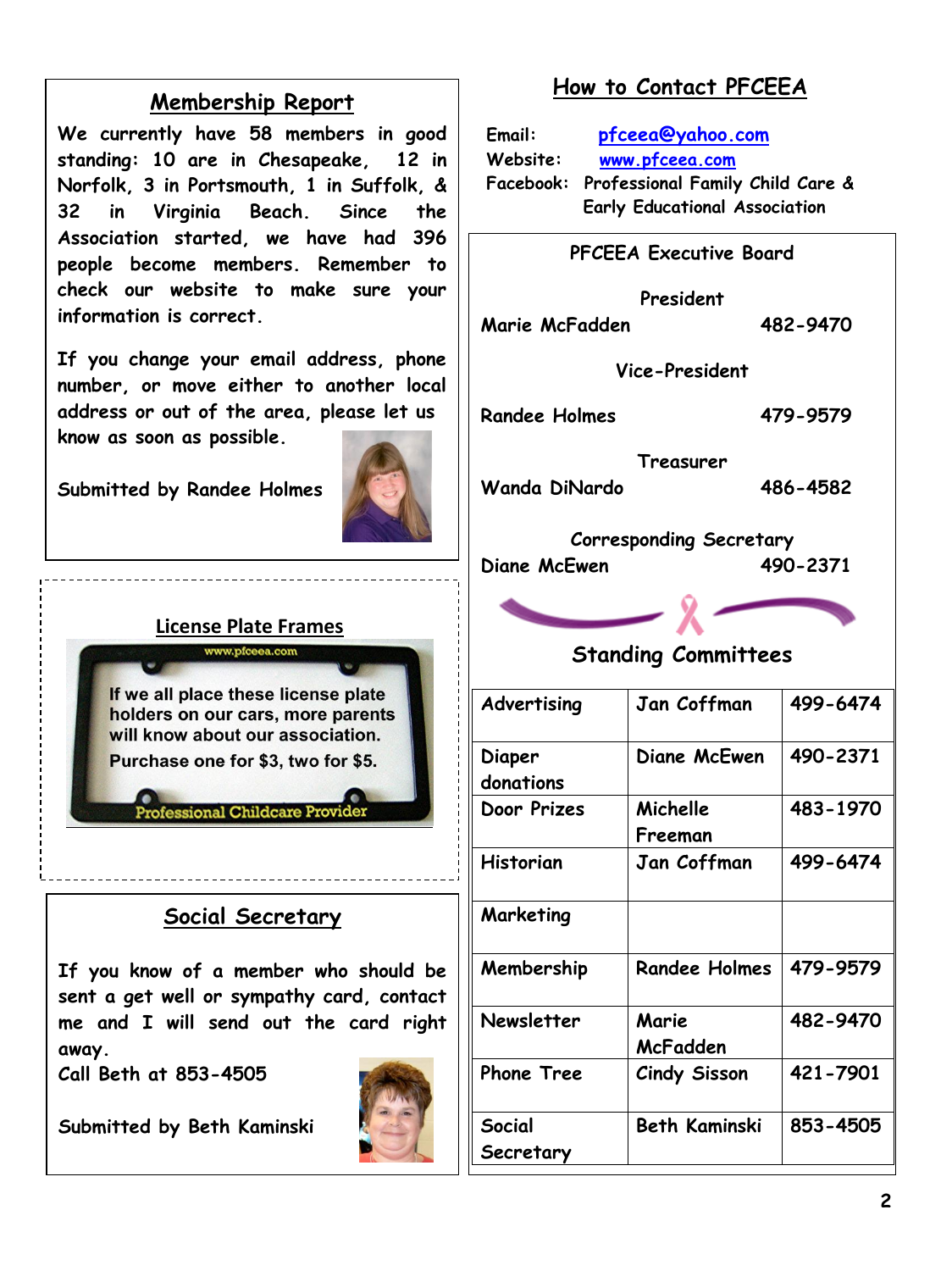### **Donations**

**We are still collecting items to donate to those in need. If you have anything in very good condition you would like donate, give me a call at 853-4505 or email me [mylittleschool@cox.net](mailto:mylittleschool@cox.net) Items may be brought to our trainings.**

**Submitted by Beth Kaminski**



**We are also collecting diapers at our trainings – see Diane**

### **Advertising Report**

**The next time I will place an ad in the Virginian-Pilot will be mid May to mid June. Make sure your information is correct on our website so parents can get it touch with you.** 

**[\(www.pfceea.com](http://www.pfceea.com/) )**



**Jan Coffman 499-6474**

## **Marketing Report**

**We are in need of someone willing to step up and take the job of marketing (letting people know we exist) for the association. Let us know if you are interested. In the mean time, I'd like to ask all of our members to mention our website to people you meet. [www.pfceea.com](http://www.pfceea.com/)**

#### **Phone Tree Report**

**I have given most of my Phone Tree helpers time off the past few months as I have free time in the morning which allows me time to make the calls for training. Many thanks to all the ladies who are ready to help when needed. A big thankyou to Beth for calling the centers. If you** 

**would like to join the Phone Tree, give me a call.** 

**CindySisson 421-7901,**  [cindy\\_sisson@hughes.net](mailto:cindy_sisson@hughes.net)

**Phone Tree Chairwoman**



### **PFCEEA Meeting Schedule**

**To register for all training meetings, email [pfceea@yahoo.com](mailto:pfceea@yahoo.com) or call Marie at 482-9470. PFCEEA members receive the training certificate for free, non-members pay \$10 cash at the door. No Children.**

**Our meetings are held in the Virginia Beach Central Library from 6:45-8:45 pm. We will draw the door prize tickets at 6:45. For anyone arriving after our speaker starts, a certificate for less training time will be given.** 

#### **2015 training dates:**

**March 30 April 27, May 18, June 29**

**We are collecting the following items at our trainings:**

**diapers for Diaper Bank of Hampton Roads gently worn clothing (men or women) items for men (such as socks)** 

#### **Website Report**

**Our home page was viewed 103 times in January, and 93 in February. In addition to our local cities, 8 other cities in Virginia logged on: Annandale, Ashburn, Doswell, Fredericksburg, Hayes, Mineral, Richmond, and Springfield.**

**People in the following states have visited our site: FL, GA, MD, NV, NJ, NY, PA, SC, TX, & Washington D.C.** 

**People from all around the world have visited our website too: Australia, Bangladesh, Brazil, China, Dominican Republic, India, Indonesia, Italy, Israel, Kenya, Mexico, Portugal, United Arab Emirates, & United Kingdom.**

**Submitted by Marie McFadden**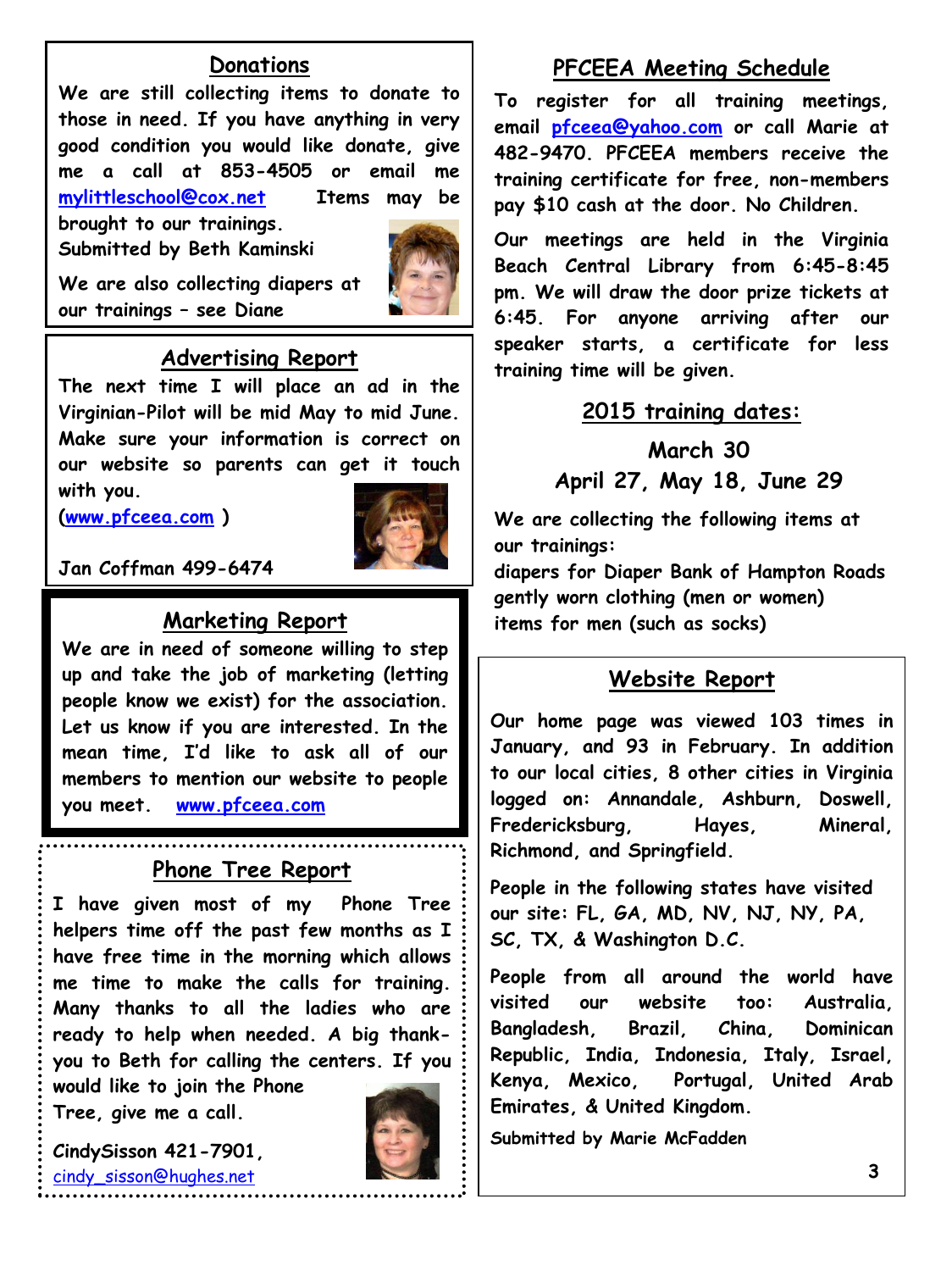## **[Tom Copeland's Taking Care of Business](http://www.tomcopelandblog.com/)**

**[Does Paying Someone Less Than \\$600 Make Them an Independent Contractor?](http://www.tomcopelandblog.com/2015/02/does-paying-someone-less-than-600-make-them-an-independent-contractor.html)**



**Unfortunately, many family child care providers and tax professionals make this mistake. They assume that they can treat a person who helps them care for children as an independent contractor because they pay the person less than \$600 a year. Wrong. When you hire someone to help you care for your day care children you have an employee, not an independent contractor.**

**This is true even if you paid the person \$50 in a year! It's true even if you hire your grandchild!**

**When would you have an independent contractor? If you hired someone to clean your home, mow your lawn, or shovel your driveway - you have an independent contractor. If you hire someone who does a music lesson or puppet show for the children, this person is also an independent contractor. This is because the person does not operate under your direction or control.**

**Note: There are two situations where you might hire someone to help you care for children and the person would be considered an independent contractor.**

**The first situation is a person who is self-employed in the business of providing substitute care for child care providers. Such a person should have a business name registered with your state and their own taxpayer identification number. She should work for more than one child care provider each year and use her own contract.**

**The second situation is when you hire a substitute through an employment agency and you pay the agency rather than the substitute.**

**There is a big difference between hiring an independent contractor and an employee.**

**If you had an independent contractor (which you probably don't!) you would only have to give this person (and the IRS) a Form 1099 Misc if you paid them \$600 or more in a year. You are not required to file any other forms or pay any payroll taxes. You can deduct what you paid the person as a business expense. For more information, see my article, ["Are Helpers Your Employees or Independent Contractors?"](http://www.tomcopelandblog.com/2011/03/are-your-helpers-employees-or-independent-contractors.html)**

 **Continued on page 6**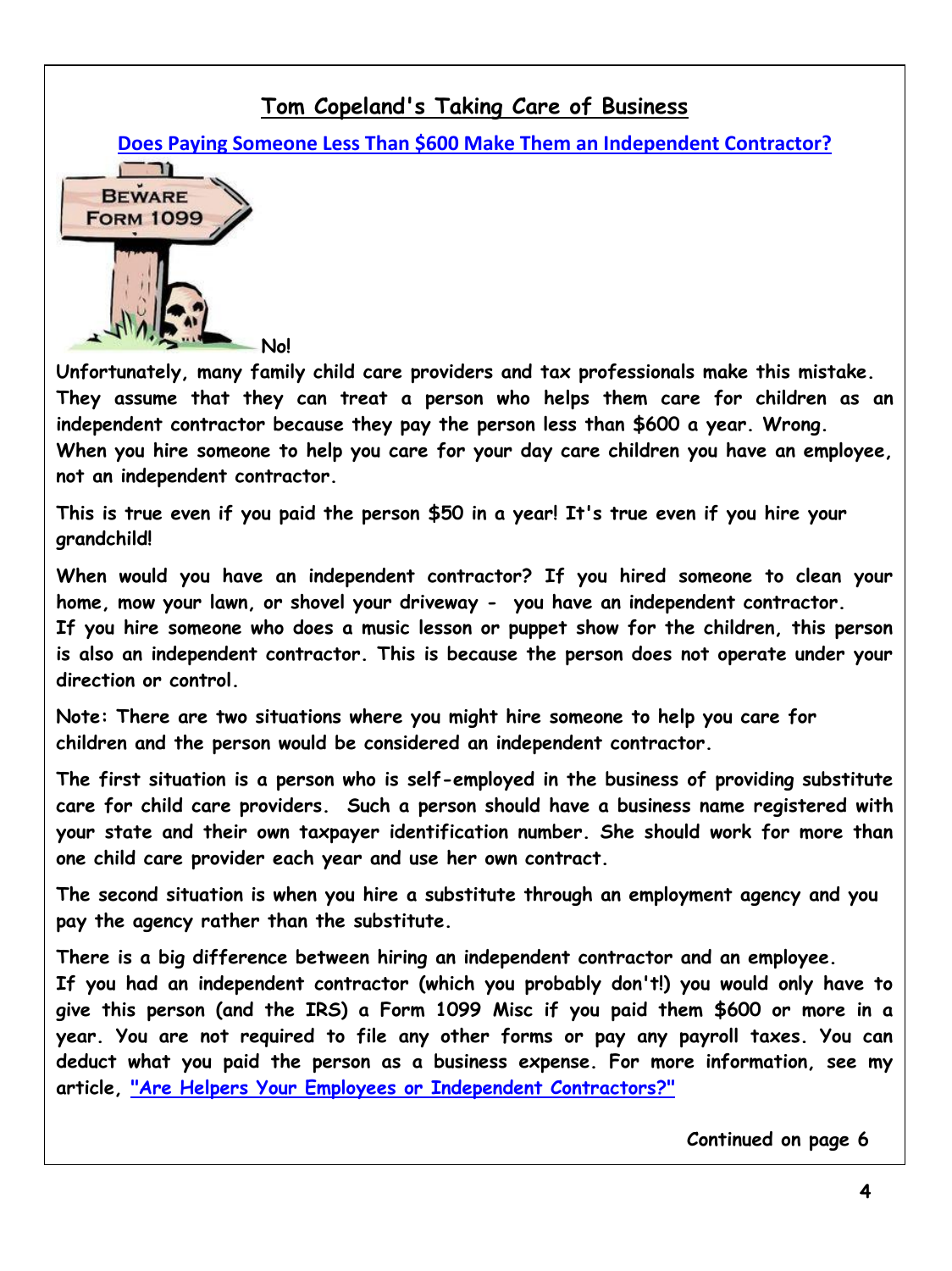# **Training photos**





**February speaker Sharon Howell telling everyone about "Hands on Math".**



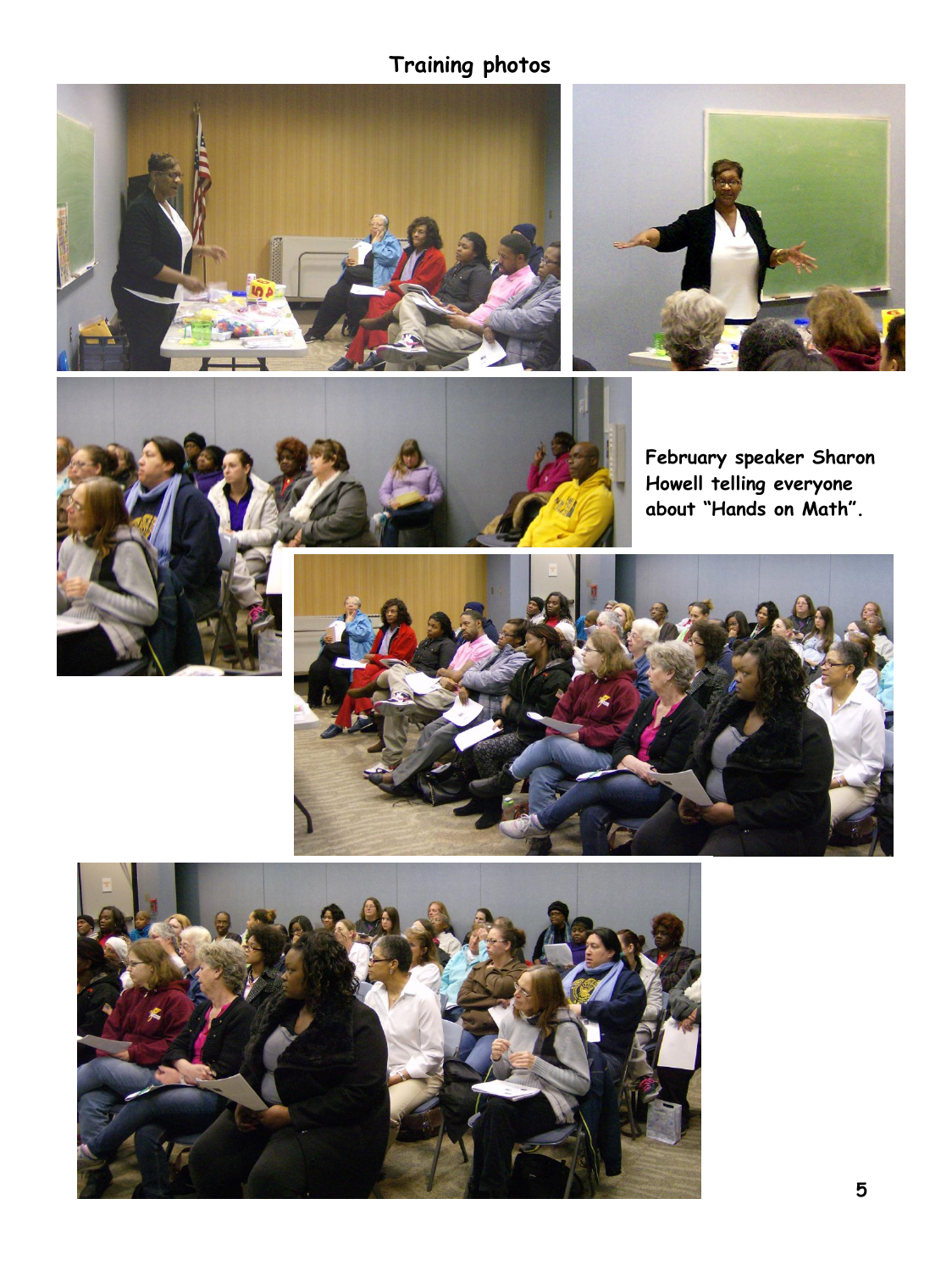#### **Tom Copeland continued from page 4**



### **[Tom Copeland's Taking Care of Business](http://www.tomcopelandblog.com/)**



**If you have an employee you must withhold and pay Social Security/Medicare taxes, pay federal and state unemployment taxes, perhaps purchase workers' compensation, and file a lot of federal and state tax forms. For more information, see my article, ["Your Payroll Tax Responsibilities as an Employer."](http://www.tomcopelandblog.com/2011/04/the-many-responsibilities-of-hiring-an-employee.html)**

**I hear from many child care providers each year who have been improperly treating their employees as independent contractors. I know how frustrating it can be to hear the bad news that you must treat child care assistants or substitutes as employees. I wish it was simpler!**

**If you have been issuing Form 1099 in the past, you can apply to participate in an IRS program that will forgive you for not paying past payroll taxes, for a small fee. It's called the [Voluntary Classification Settlement Program.](http://www.irs.gov/uac/IRS-Announces-New-Voluntary-Worker-Classification-Settlement-Program%3b-Past-Payroll-Tax-Relief-Provided-to-Employers-Who-Reclassify-Their-Workers)**

Image credit: theopticalvisionsite.com

### **Cleaning for a Reason <http://www.cleaningforareason.org/>**

**If you know any woman currently undergoing Chemo, please pass the word to her that there is a cleaning service that provides FREE housecleaning 1 time per month for 4 months while she is in treatment. All she has to do is sign up and have her doctor fax a note confirming the treatment. Cleaning for a Reason will have a participating maid service in her zip code area arrange for the service. This organization serves the entire USA and currently has 547 partners to help these women. It's our job to pass the word and let them know that there are people out there who care. Be a blessing to someone and pass this information along. It could be a real help for someone.**





For more information about the free USDA Child and Adult Care Food Program call 757-397-2984

www.childrensharbor.cc



**Safe Harbor Awards**



**PFCEEA is happy to announce Patricia Temple will be receiving one of the Safe Harbor awards on May 14, 2015 in the Chesapeake Conference Center, Greenbrier section of Chesapeake 6pm. The pre-paid price for PFCEEA members is \$45.**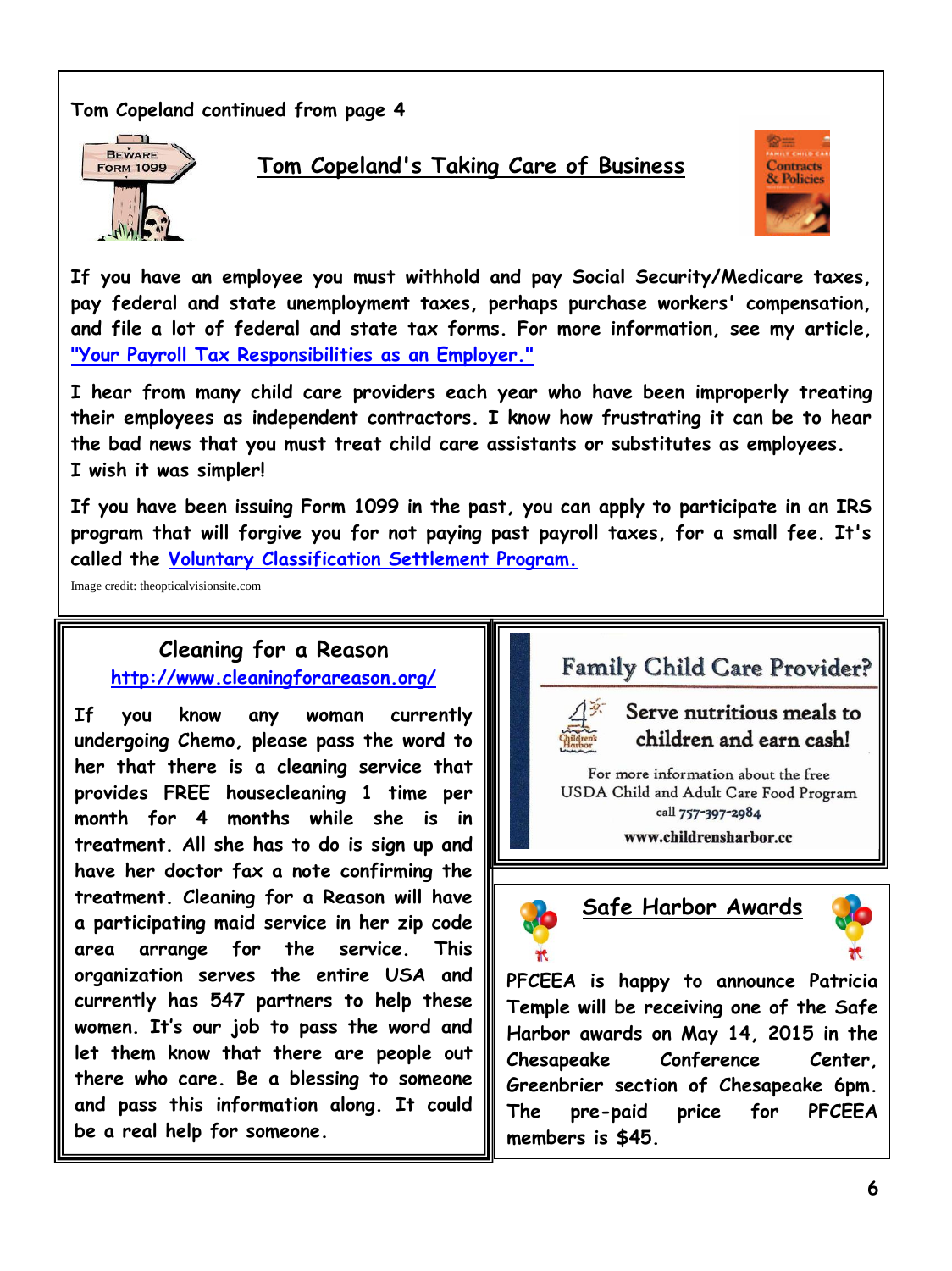## **Interesting Websites**

**Holidays and Special Days of the Month**

**April <http://www.kidactivities.net/post/this-is-the-month-of-april!.aspx> <http://www.kinderart.com/seasons/apr.shtml> <http://www.first-school.ws/theme/occasions4.htm>**

**May <http://www.first-school.ws/theme/occasions5.htm> [http://www.preschoolexpress.com/discovery\\_station.shtml](http://www.preschoolexpress.com/discovery_station.shtml) <http://www.kinderart.com/seasons/may.shtml>**

**June <http://www.first-school.ws/theme/occasions6.htm> <http://www.kinderart.com/seasons/june.shtml> <http://www.enchantedlearning.com/crafts/>**

**July <http://www.first-school.ws/theme/occasions7.htm> <http://www.kinderart.com/seasons/july.shtml> <http://www.dltk-kids.com/usa/> [http://www.thecraftycrow.net/fourth\\_of\\_july/](http://www.thecraftycrow.net/fourth_of_july/)**

### **Recalls**

**[http://www.fsis.usda.gov/wps/portal/fsis/topics/rec](http://www.fsis.usda.gov/wps/portal/fsis/topics/recalls-and-public-health-alerts/current-recalls-and-alerts) [alls-and-public-health-alerts/current-recalls-and](http://www.fsis.usda.gov/wps/portal/fsis/topics/recalls-and-public-health-alerts/current-recalls-and-alerts)[alerts](http://www.fsis.usda.gov/wps/portal/fsis/topics/recalls-and-public-health-alerts/current-recalls-and-alerts)**

**<http://www.fda.gov/Safety/Recalls/>**

**[https://www.avma.org/News/Issues/recalls](https://www.avma.org/News/Issues/recalls-alerts/Pages/pet-food-safety-recalls-alerts.aspx)[alerts/Pages/pet-food-safety-recalls-alerts.aspx](https://www.avma.org/News/Issues/recalls-alerts/Pages/pet-food-safety-recalls-alerts.aspx)**

**<http://www.recalls.gov/recent.html>**

**<http://www.cpsc.gov/en/Recalls/> [http://www](http://www-odi.nhtsa.dot.gov/owners/SearchCurrentMonthRecall)[odi.nhtsa.dot.gov/owners/SearchCurrentMonthRecall](http://www-odi.nhtsa.dot.gov/owners/SearchCurrentMonthRecall) [http://www.nbcnewyork.com/news/national](http://www.nbcnewyork.com/news/national-international/Kraft-Recall-Thousands-Cases-Mac-Cheese-296639101.html)[international/Kraft-Recall-Thousands-Cases-Mac-](http://www.nbcnewyork.com/news/national-international/Kraft-Recall-Thousands-Cases-Mac-Cheese-296639101.html)[Cheese-296639101.html](http://www.nbcnewyork.com/news/national-international/Kraft-Recall-Thousands-Cases-Mac-Cheese-296639101.html)**

### **Free Scholastic Books**

[https://www.kelloggsfamilyrewards.com/en\\_US/promoti](https://www.kelloggsfamilyrewards.com/en_US/promotions/free-scholastic-book-from-kelloggs.html) [ons/free-scholastic-book-from-kelloggs.html](https://www.kelloggsfamilyrewards.com/en_US/promotions/free-scholastic-book-from-kelloggs.html) **Buy specially marked Kellogg's items, go to the website above to register for this program, and enter a 16 digit code (found inside the box). Each person can receive up to 20 free books. offer expires 3/21/15**





#### **Magic tricks**

**How many meals do you get from 1 meal? Spaghetti & Meatballs one night, next night you can have meatball subs, and another night you can use leftover spaghetti with chicken parm. If there are any meatballs left over, chop them up and mix with sloppy joe mix.**

**Boil 1 or 2 whole chickens or roast them in the oven. Save the broth (pour through a strainer, then refrigerate or freeze the broth). After the broth is cold, fat will rise to the top and you can scrape fat off to make your broth fat free for home made soup. Here is another way to make broth: [http://www.thekitchn.com/how-to-make](http://www.thekitchn.com/how-to-make-homemade-chicken-stock-cooking-lessons-from-the-kitchn-107885)[homemade-chicken-stock-cooking-lessons](http://www.thekitchn.com/how-to-make-homemade-chicken-stock-cooking-lessons-from-the-kitchn-107885)[from-the-kitchn-107885](http://www.thekitchn.com/how-to-make-homemade-chicken-stock-cooking-lessons-from-the-kitchn-107885)**

**The next night chop up leftover chicken and make creamed chicken, or add chicken on top of a salad, chicken salad for sandwiches, add to homemade chicken noodle soup. If you have a small amount of creamed chicken left over, flatten a can of biscuits, place in muffin tins and add 1-2 Tablespoons of creamed chicken mixture and bake.**

## **Tips for Licensed Providers**

**For items with an expiration date (such as medications or food items in your 'grab and go' bag), write the expiration date on your calendar.**

**Potentially poisonous materials need to be out of reach of children. If the label says "keep out of the reach of children" place those items in upper cabinet where young children can't reach.**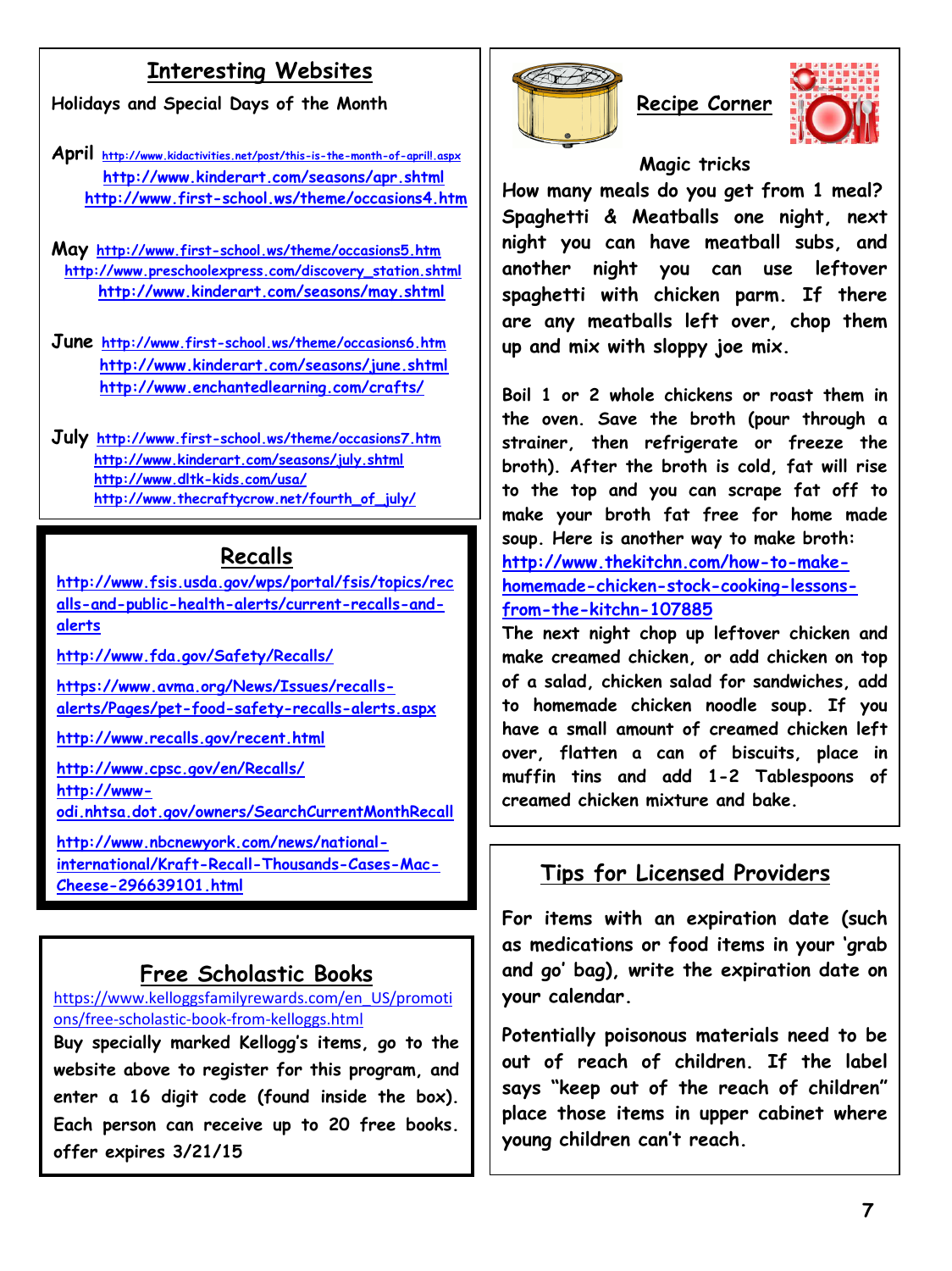### **News From the Virginia Alliance of Family Child Care Associations**

**The General Assembly Session itself is complete. But nothing yet is final. This is only where we stand at this time. If General Assembly Session 2015 is over then why isn't what was passed during session final? This explains what the House and Senate Conference Committee agreed on and below this summary are the next steps. We have about 30 more days before we know the final outcome.**

**Threshold of 5 (it only decreased by 1- so most of the state can still watch up to 4 children and at the 5th child will have to become regulated. This is the case in every area of the state except Fairfax, Arlington, and Alexandria. There is an exemption if the children in care are blood relatives- meaning that if the children are related to the provider she won't have to be regulated.** 

**No fingerprint for religious exempt. All others will have to have fingerprint background checks and it will be effective in 2017.**

**Anyone receiving subsidy funds for childcare will have to become regulated- at this time that isn't the case. This is needed in order to comply with federal rules for subsidy or Virginia losses federal funds.**

**Any Business License issued for anyone regarding child care will have to be reported by the localities to Department of Social Services in Richmond. This will be done every 6 months.**

**If you are a provider operating unregulated, you would now be required to give written notice to parents stating this and referring them to the Department of Social Services Website. Department of Social Services will maintain a website or file of unregulated providers. However there also is no set penalty in place for not doing this.** 

**What happens next: We are at the next step of the process The Governor has 30 days to decide what to do with bills that are passed during the last 7 days of the session. The options for the Governor are:**

**(1) sign a bill into law;** 

**(2) veto a bill;** 

I

**(3) send a bill back to the General Assembly with recommendations/modifications.** 

**This would mean that there would be a vote by the legislature in April. I spoke to the Governor's office and the Secretaries and we are pushing for modifications. We don't know what the Governor will decide, but we are concerned about potentially jeopardizing Virginia's receipt of Federal Child Care money. The first step is to raise visibility that the bill could jeopardize Virginia's receipt of child care money. The second step is to see what the Governor will do. The third step will be contacting legislators (based on the Governor's decision). So, stay tuned. We are not done with this fight...It continues for the next 30 days.. And then will continue for more for next year. This is an ongoing process for changes regarding child care safety in Virginia which will be an ongoing efforts approach.**